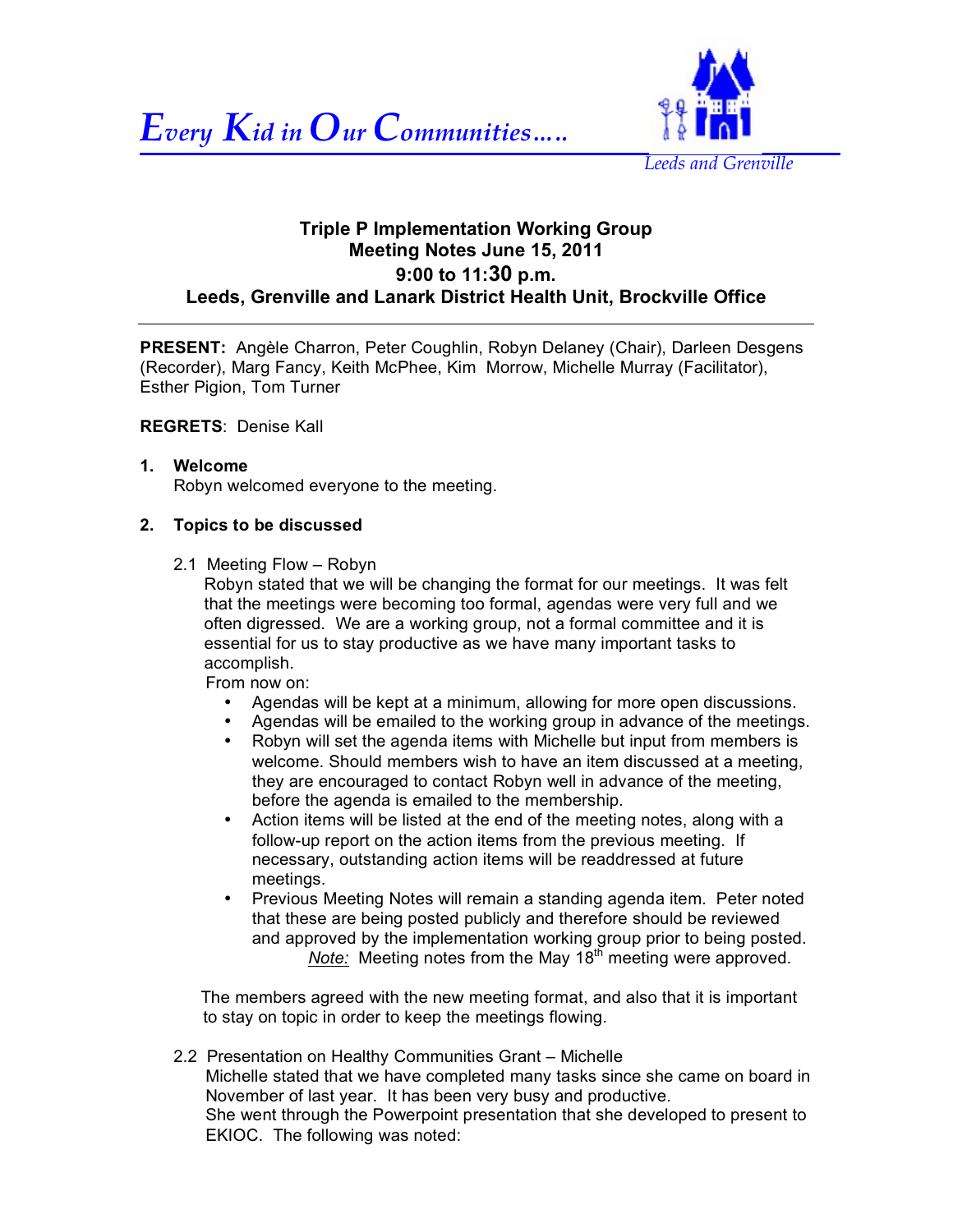

- Upstream thinking: concept important to population health. We are trying to change the developmental trajectory of children with the Triple P program.
- We are moving to grow Levels 1,2, and 3.
- Iceberg conception: most of an iceberg sits below the water. We would like to work on the issues below the surface.
- Update of Triple P in our world: growing by leaps and bounds.
- Local update: We were successful in securing the Healthy Communities Grant of \$100,000 over 2 years.
- Parent school councils this is an important item in our proposal.
- Will be hiring a term practitioner for 1 year to deliver Level 3
- We will be training other practitioners in Level 3
- We are looking to have more level 2 training in the fall.
- We included dollars for obesity/physical activity in the grant proposal.
- Healthy Lifestyle: deals with issues around food/nutrition, physical activity, parenting.

We may be able to have the assistance of a dietician from another community agency to help us in this area.

A concern was raised that it might be an issue for health units to transition from their traditional programming to a locked in Triple P program.

Discussion ensued regarding buy-in to Triple P. Perhaps we need a standard communication message at the beginning of each session so that parents have buy-in.

We also need to have a communication plan. Change is work and it doesn't happen quickly. Situations may worsen before they improve. Discussion around appropriate levels for parents and that internal training within agencies may be necessary.

Keith suggested that we have a communication group in the future.

**Update:** The letters to schools concerning council meetings and the letters to principals regarding offering Triple P seminars have been sent. Michelle has already received responses of interest for both.

**Point of interest:** Jen McMaster has been in touch with another vice principal who is interested in joining the Triple P Implementation Working Group as Jennifer has been unable to attend.

Michelle passed out a sheet with the following points, and asked everyone to take a few minutes to reflect and record:

- A success story
- A current barrier
- How does my agency fit with the grant?
- How am I feeling about the grant?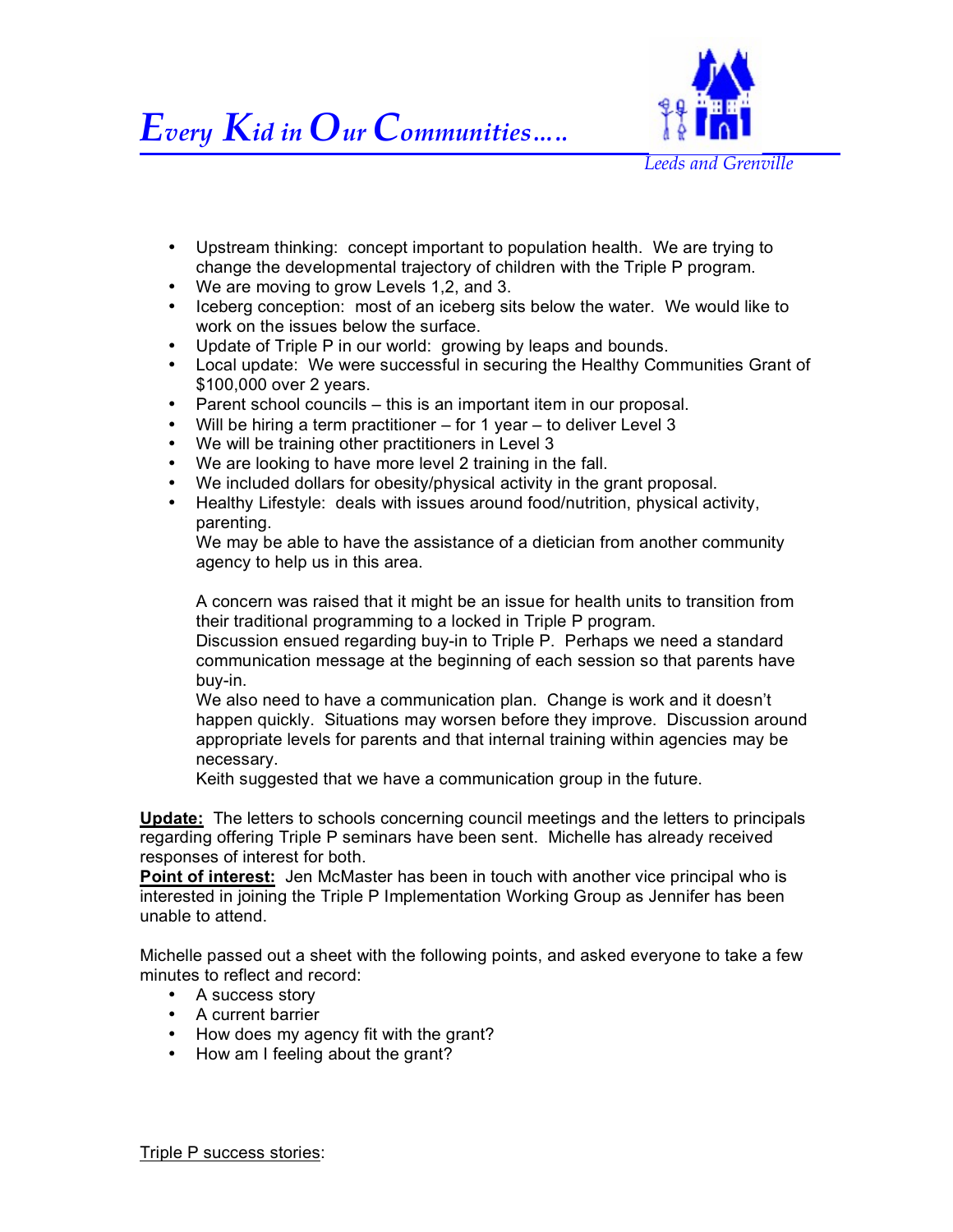



- Good collaboration with other providers
- Family from Gananoque called 800 line requesting Triple P. Success with parenting and family is continuing to go to OEYC.
- Good feedback from parents.
- Dropouts in teen groups had been an issue until practitioners started introducing the program in a separate session, explaining the importance of attendance and doing the homework if they wanted to succeed. As a result, there have been no dropouts in Esther's Teen group.
- Good feedback from parents and other agencies.
- Increase in the number of times that Triple P comes up in conversation as a possibility, at meetings, etc.
- Three child care agencies approached Marg at a workshop she attended last week, wanting to know how they could become involved in Triple P.
- Volunteers are coming forward and want to get involved, as well as other communities.
- This implementation working group is still alive, which speaks to the effectiveness of Triple P. We are making progress. This proves the program has sustainability.
- Keith applauded all of the committee members for their work and success in carrying this program forward.
- A single mom with parenting issues called the Health Action Line and was referred to Level 3. This client loved the program, completed it successfully and followed up appropriately. This was very exciting for staff –Triple P made a difference in this family's life.
- At the Health Unit's drop-in group (Baby Talk), a common problem is sleeping. Robyn reviewed the Tip Sheet with a few parents, and reiterated that they would have to be firm and follow the suggestions without giving in. After 5 days, those parents who persevered were successful.

#### Barriers:

- Coordinating Triple P programs in all areas having a calendar would be helpful *Point of interest:* Michelle stated that in the last couple of weeks the Health Unit's Webmaster, Kris Sample has worked on our website. There is now a place to post current events. Committee members are to email Michelle, and cc Darleen, with their agency events. This information will then be forwarded to Kris Sample to be included on our website.
- Concern re applicant for the FTE Level 3 position if this person does not have the training. Also, there might be a time barrier if we want the incumbent to be trained first.
- Stepping Stones is a program for parents with children that have disabilities. But there is no program for parents with disabilities.
- Internal struggle Triple P is not integrated into their client system (Tom).
- Caseload balance.
- Staff changes/transfers/resignations.
- Continuing to build community culture around Triple P there needs to be a wellplanned community focus.
- Concern around building capacity for level 3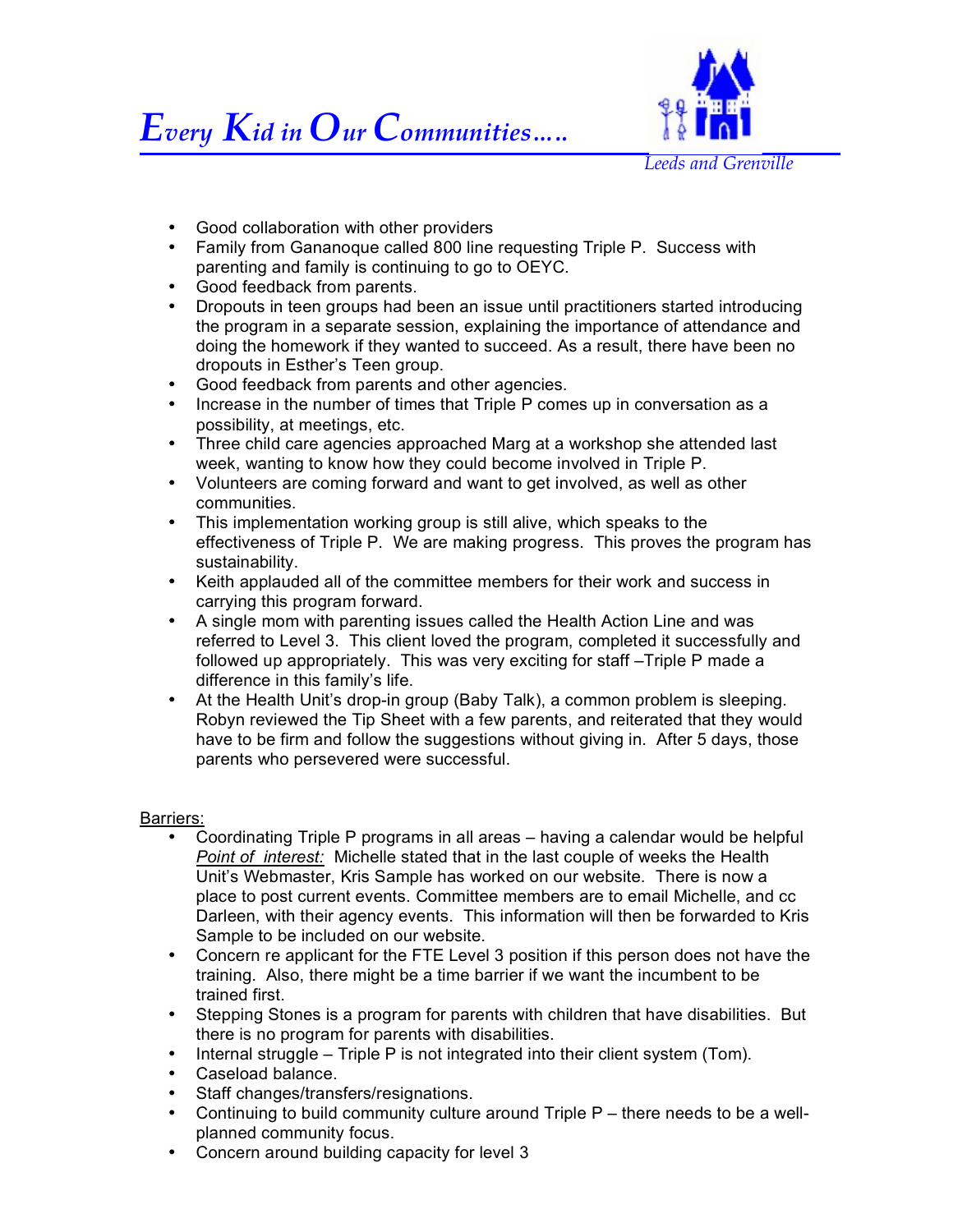

- Keith sees 'opportunities' as opposed to 'obstacles'. He feels that any issues identified only shine the light on things that we need to change.
- Nowhere to refer clients after Level 2 so Level 3 practitioner will help.
- Positive parenting workplan at the Health Unit is taking much of Robyn's time.

How does my agency fit with the grant and how am I feeling about the grant?

- Peter: very encouraged. Grant fits with Leeds and Grenville could have tangible results, eg. decrease in wait times. Work to do on collaboration – getting from the idea to the task. Evaluation of outcomes as well.
- Angele: OEYC is happy about the focus on the childcare level their mandate is not school age – they don't have the staff.
- Esther: balance with their own staff. Wonders what will happen at the end of the term position for the Triple P Level 3 person.
- Tom: fits prevention-wise. The grant certainly fits with the mental health component. The whole wellness/developmental issue makes it a good fit getting families to be proactive and on the right thinking track. Tom feels the grant demonstrates the best process for showing community collaboration. Doesn't have to impact individual agencies a great deal to be a good thing.
- Marg: Link between collaboration of agencies. Grant builds on the concept that it is for *every kid* – and is evidence-based. It continues to validate Triple P in the community. Marg sees her role as a supportive one.
- Kim: FCS is behind the scenes regarding the grant. This agency is more prevention focused. Their staff needs to understand the increased capacity in the community for prevention.
- Worried that we may not be able to deliver on all targets.
- Michelle: Grant will be a lot of work. Susan Hrlejac came back many times for clarification. This is a very serious project. The dollar amount indicates that it is incredibly valued.
- Keith: hopes he can bring a different prospective to the table. He wonders if other groups, i.e. ODSP, clergy, should be members of this group. Perhaps this is an opportunity to do something with our medical community as well.
- Should have grass roots people involved, not only professional people, in order to have this program viewed as a community initiative and not a service.
- Robyn: This grant definitely fits with the Health Unit's upstream approach the amount of work involved is a little intimidating.

Keith suggested we think about how to announce the grant to the general public. It is a very important initiative that requires some planning. He believes key people should be featured in a photo.

## **FTE for 1 year:**

Michelle stated that the grant was a little late in coming and that we need to move quickly on hiring the FTE (target date was June 2011)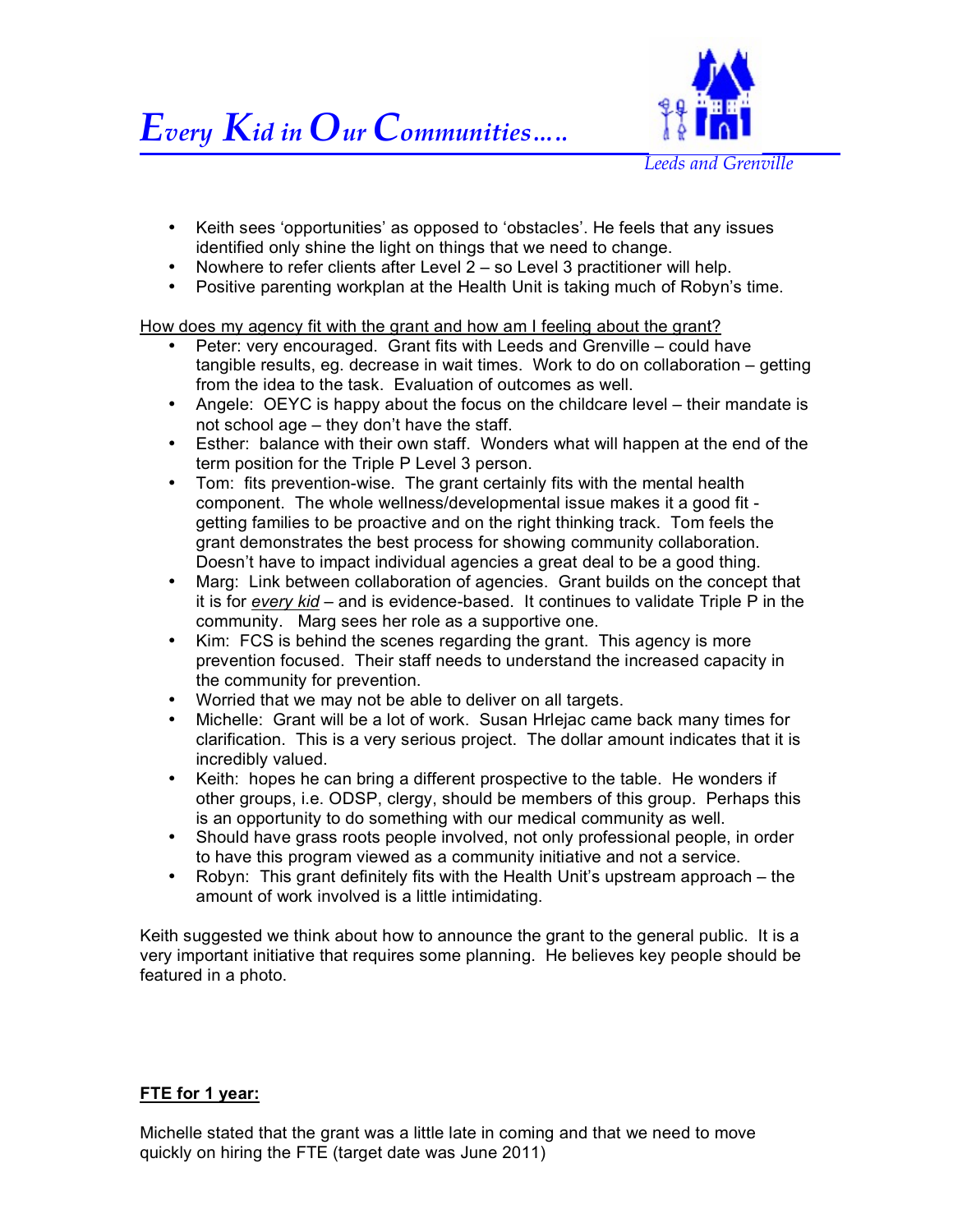# *Every Kid in Our Communities…..*



#### Brainstorming:

- Create a job description. Incumbent needs to be able to work with families with children from 0-18 years of age.
- Salary will be approx. \$46,300, including benefits. If an agency has an incumbent that is interested, the agency would be responsible for supplementing the person's salary if necessary.
- Mandate is for all of Leeds and Grenville, having Triple P levels are preferred, not required.
- What agency will be handling the administrative portion? The group felt that Michelle needs to supervise this position, as the incumbent will be working on behalf of Leeds and Grenville.
- We will look internally first, at approaching the agencies around the table to see if any of their staff is interested. Incumbent would be seconded for 1 year.
- This issue needs to be discussed with Triple P managers and agency directors.
- Tom will approach some of his part time staff to see if they would be interested in a full time job for one year.

Details of the job are as follows:

- Salary would be \$46,300 including benefits.
- This is a 1-yr. FTE position, from mid- 2011 to mid-2012.
- Practitioner required to do Level 3 Individual training (teen and 0-12), i.e. 4 sessions from 0-18 years.
- The Health Unit would be home base.
- **•** Preferred Triple P training: Level 2 seminars. Other levels would be a benefit.

Members of this working group from the Ontario Early Years Centre, Children's Mental Health of Ontario (formerly Child and Youth Wellness), Developmental Services and the Health Unit will take this information back to their agencies to see if any staff members are interested.

**NOTE:** Applications are to be submitted to Marg Fancy by June 24<sup>th</sup>

2.3 Service Agreements and Process - Michelle

Marg or Keith will contact each one of the agency directors and set up a meeting with them, managers, Marg and Michelle. Each agency commitment will be reviewed at this meeting. This is an important process and will be a good model for the transportation initiative.

**3. Next Meeting**: July 20, 2011, 9:00 to 11:30 in the Brockville Room, ground floor of the Brockville Health Unit.

## **Action Items – June 15th meeting:**

1. Darleen to send a copy of the grant proposal to the working group.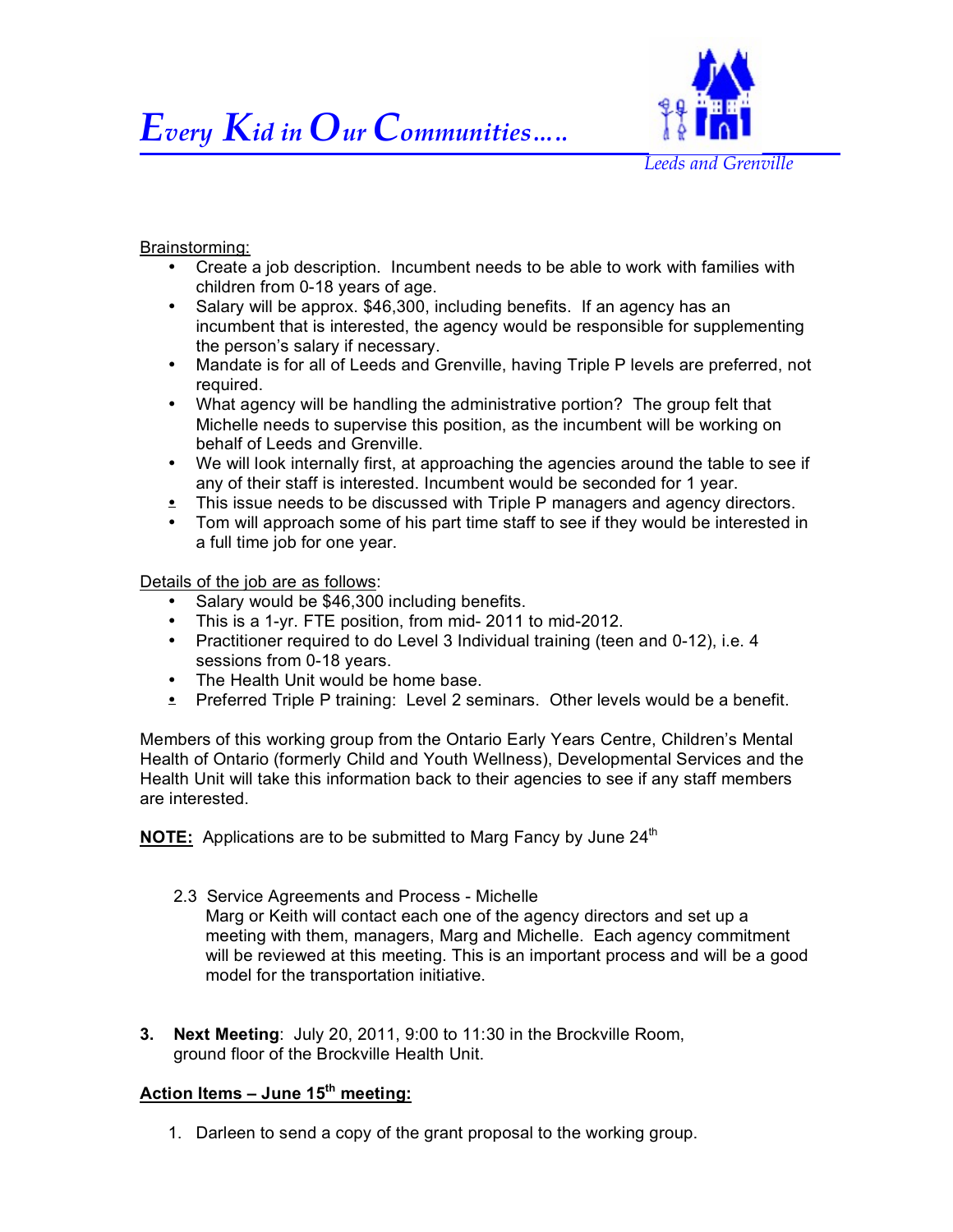



- 2. Michelle will send an email to level 2 practitioners regarding messaging at the beginning of each training session.
- 3. Michelle will send out the updated list of school sign-up sheets
- 4. Michelle will work on a media release regarding the provincial grant.
- 5. Michelle will check with Jane Hess to determine if the new hire could hold office space at the Health Unit

## **Action Item follow-up - May 18th meeting:**

- 1. Robyn will discuss with Keith the issue of drafting a letter to Debbie Easton regarding equitable costs.
	- Complete. The letter will state that we are suggesting that Ontario members of the Triple P collaboration explore the possibilities of establishing a standard price for training within Ontario that factors in, and equitably shares, the travel and accommodation costs for trainees at any session, regardless as to where that session is held.
- 2. Darleen to email the 2010 Training Summary to the group. - Complete.
- 3. Robyn will ask Keith and Marg to bring the issue of Lanark training requests and the possibility of bringing them on board to the lead table.
	- Complete. The Lead Table responded positively regarding training requests. The understanding was that the cost would be billed back to the Lanark agency unless there were good reasons to absorb the cost, eg: working across Leeds, Grenville and Lanark.
- 4. Robyn to ask Keith if Kris Sample can put a link from the EKIOC website to our micropage.
	- Complete. Keith suggested it could be part of the banner that shows up on each page. Darleen fowarded the request to Kris, who reported that as Keith takes care of the EKIOC website, he will have to be the one to complete this request.
- 5. Kris will ask about having links from our micropage, i.e. EKIOC logo and the Health Action Line number at his upcoming training.
	- Complete. Kris confirmed that he can add whatever we request to our micropage.
- 6. Michelle to send out both school sign-up sheets to the group and include a description of the presentation.
	- Complete.
- 7. Darleen to revise the Partnership Agreement and email it to the working group. - Complete.
- 8. Darleen will add a 'note' section to each item to be reported on in the In-Kind Contribution form, which will describe what information to include in the calculations. - Complete.
- 9. Esther to make revisions to the Caller Triage Form and send to Darleen.
	- Outstanding.